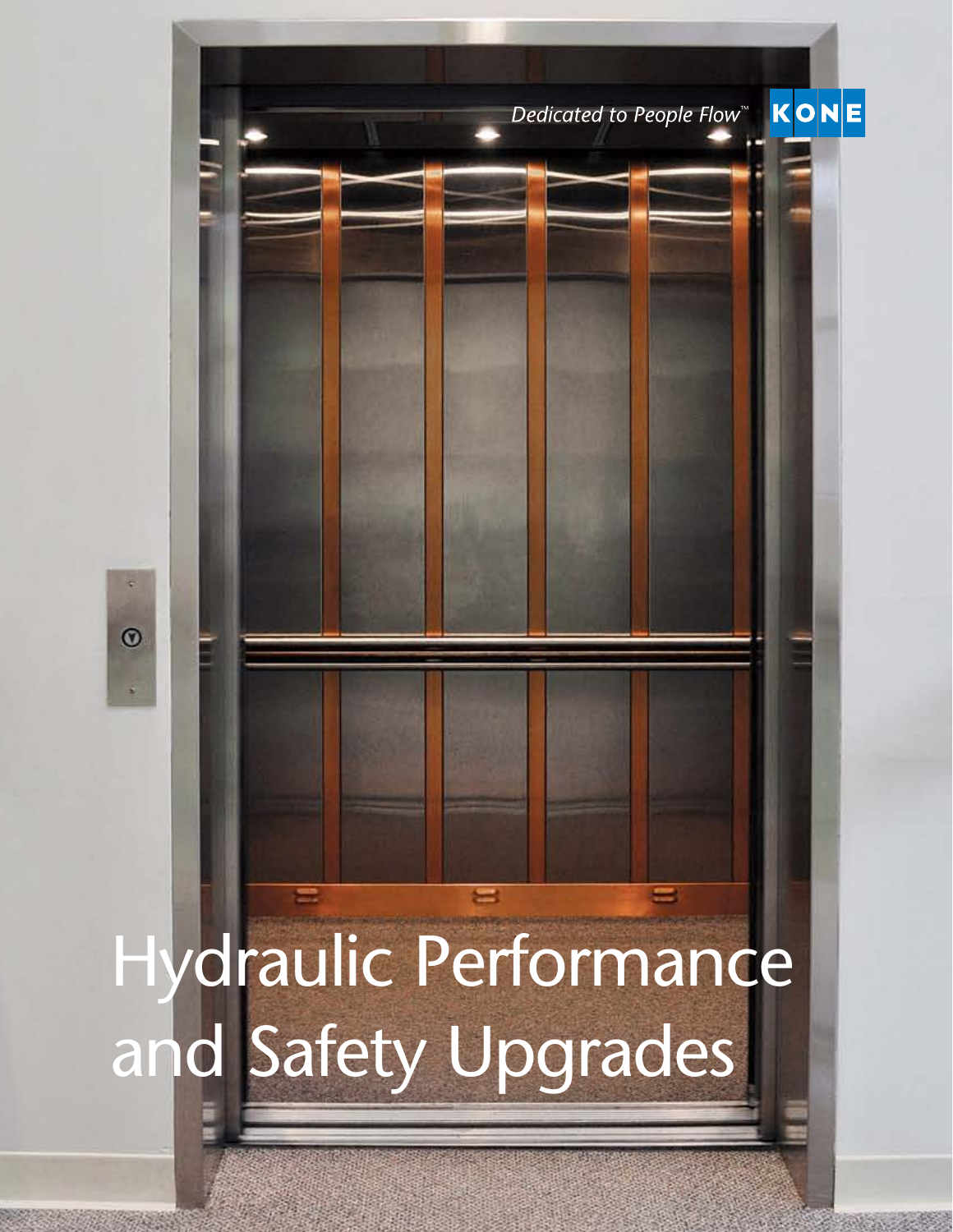# Hydraulic Elevators and the Unseen Risk

## Hydraulic Elevator Cylinder Upgrades

The operation of a hydraulic elevator is a simple process that occurs repeatedly during its life cycle. However, there may be a problem lying hidden beneath the ground.

Corrosion and electrolysis can cause damage to your underground hydraulic cylinder, leading to leaks and ultimately even a failure of cylinder integrity. This creates an unsafe condition, with

**Outdated single-bottom cylinder design (Figure 1)** The single-bottom cylinder design was the industry standard and met all codes prior to 1971. However, this type of design allows the possibility of failure should the bottom plate rupture **(Figure 1A**). Corrosion and electrolysis can result in failure of the bottom plate, whereby oil suddenly escapes into the ground and the elevator descends uncontrollably.

an uncontrolled descent of the elevator cab due to the catastrophic loss of hydraulic oil from the system, also resulting in environmental contamination.

KONE can help increase your sense of security regarding this issue. Contact your KONE representative to help identify if your elevator has a single-bottom cylinder and for further information on upgrading to a double-bottom cylinder.



### **Double-bottom cylinder design (Figure 2)**

The double-bottom design became the industry standard in 1971 to protect against failure of the bottom plate. This new cylinder design features a bottom plate plus an additional safety bulkhead inside the cylinder equipped with a small relief orifice. The orifice is designed to only allow a small amount of oil to slowly escape, thus limiting the speed of the elevator's descent in the event of a rupture of the bottom plate. The result is a more secure mode of transportation for passengers.

#### **PVC casing**

Code requires that you install the double-bottomed cylinder with a PVC (Polyvinyl Chloride) casing. This PVC liner surrounds the entire cylinder in the underground hole in order to prevent electrolysis and other causes of corrosion, providing additional protection for your investment.

*(See ANSI code requirements.)*

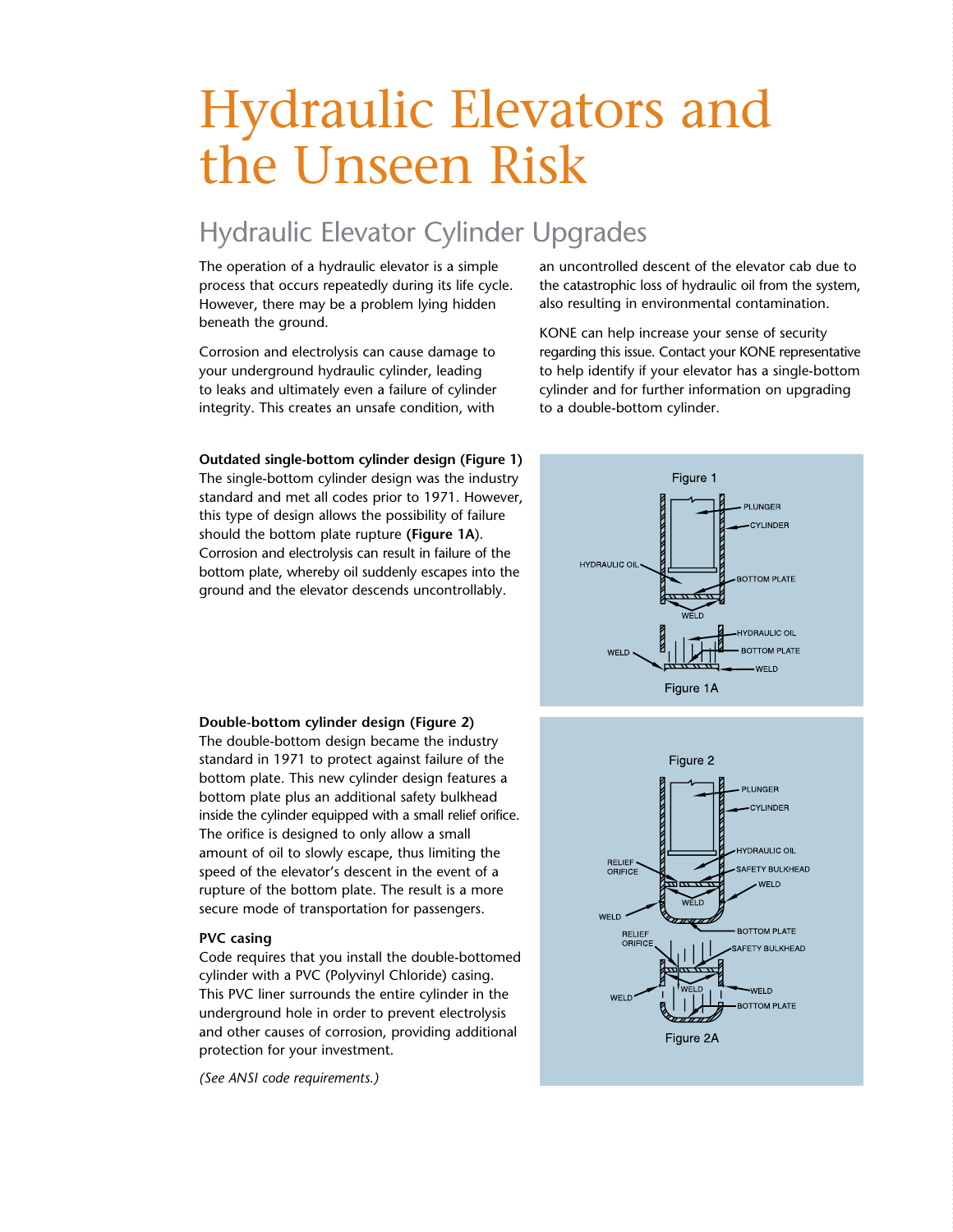# Why should I upgrade?

#### **Upgrading your hydraulic elevator equipment can provide the following benefits:**

- Increased safety
- Reduced liability
- **Fewer service interruptions**
- Optimized availability
- Decreased operating expenses
- **Energy savings and efficiency**
- **n** Improved ride quality
- Better leveling
- Quieter operation
- Parts availability
- $\blacksquare$  Code compliance
- ADA compliance

## KONE Hydraulic Elevator Upgrade

- <sup>n</sup> Does your hydraulic elevator make occasional (or frequent) rough starts and/or stops?
- Do you experience inaccurate leveling in either the Up or Down direction?
- Are you experiencing increased downtime due to required repairs of your existing valve?
- Does your valve frequently need to be readjusted?
- Have you been told that parts are no longer available or hard to find because your equipment is obsolete?
- n Are you concerned that your elevator does not meet the latest safety and ADA codes?

If you find yourself saying yes to some or all of these questions…it is no doubt time to consider a **KONE Hydraulic Elevator Upgrade.**

Such upgrades from KONE can decrease or even eliminate the problems which forced you to answer yes. Smoother operation, improved two-way leveling, minimized downtime and a current inventory of parts are all valuable benefits immediately available with an upgrade. This will also help you meet code and current ADA requirements and can help reduce your operating expenses.

## Hydraulic Valve Upgrade



- 1. Externally accessible pilot oil flow strainers are quick and easy to service. This reduces downtime if contaminates in the oil enter the valve.
- 2. Pilot oil rate adjustors are individualized and easily accessible to provide for quick and easy adjustments to achieve the highest quality ride.
- 3. Bi-directional fail-safe operation means that the failure of a seal on either piston would cause the elevator to stall in the direction of travel controlled by that piston. This prevents the car from slowly dropping into the pit.
- 4. Patented high-efficiency solenoids will continue to operate with up to a 30% voltage drop ensuring proper leveling even during power "brown outs."
- 5. A specially designed and patented up leveling speed regulator provides accurate stall-proof performance and smoother operation.
- 6. Each valve is provided with replaceable main valve seats, eliminating the need for lengthy and costly repairs.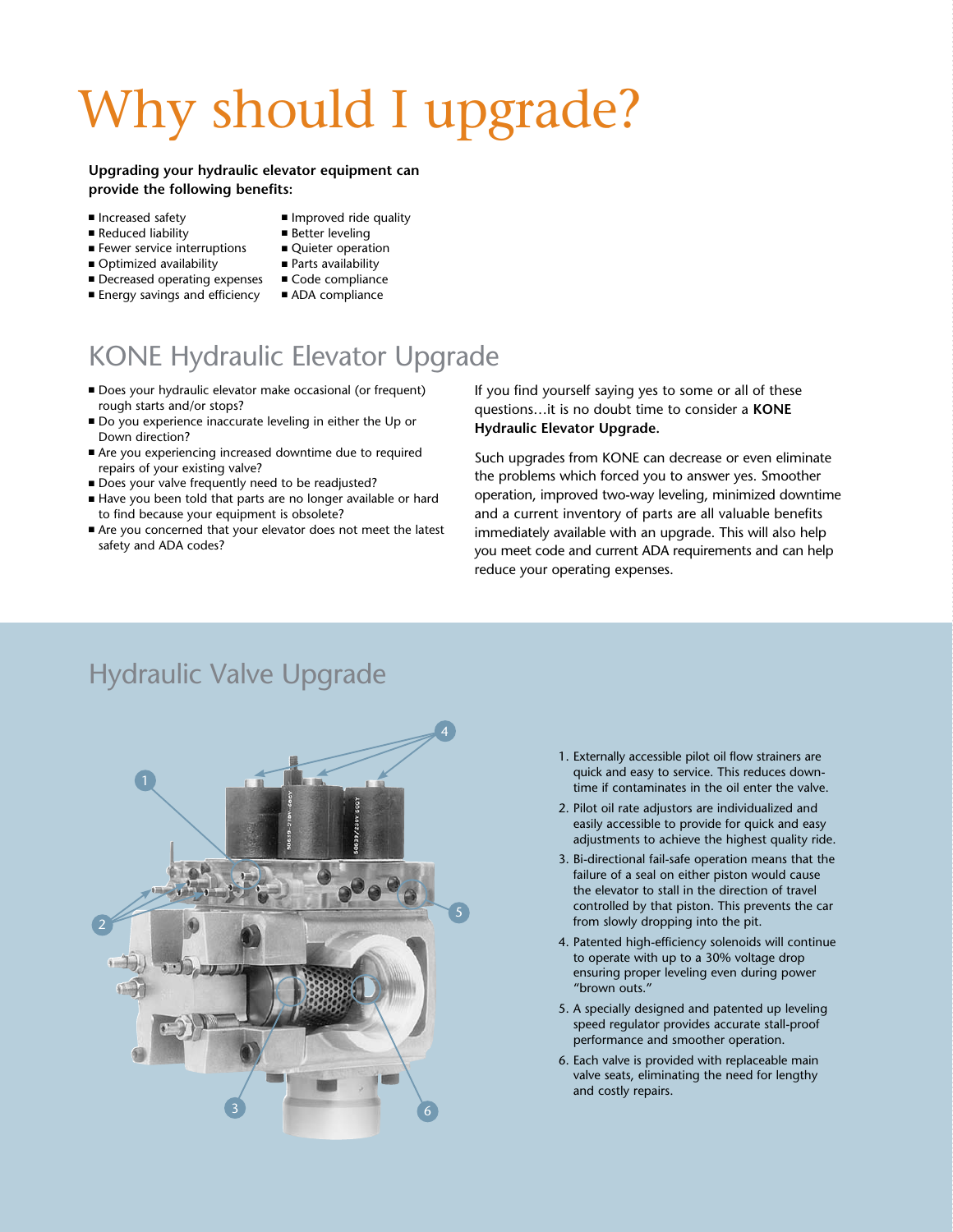## Hydraulic System Upgrades

#### **1. Tank Heater**

Keeps the hydraulic oil warm to prevent rough starts and stops, which occur when the hydraulic oil is cold.

#### **2. Oil Cooler**

A device to keep the oil from overheating and causing malfunctions of valve operation or shutdowns. Ideal for a highuse elevator or if the machine room is small or warm.

#### **3. RSQ Pak**

When a power interruption occurs, the RSQ Pak will provide sufficient power to gently lower the elevator to the lowest floor and open the doors automatically so passengers may exit the elevator without assistance.

#### **4. Low Oil Detector**

This device is mounted inside the hydraulic tank to monitor the oil level. It is designed to shut the motor off if the oil drops below operating level, preventing cavitation and possible damage to the motor.

#### **5. Controller**

The solid-state controller provides a higher dependency rate and will meet the most recent safety codes for fire control, ADA requirements and other elevator functionality that is standard on new installations.

#### **6. Machine Room Door**

Code requires all elevator machine rooms to be equipped with a self-closing and self-locking door.

#### **7. Scavenger Pump**

A Scavenger Pump, also known as an oil return pump, returns the overflow of oil from the cylinder head back to the pump unit, rather than allowing it to collect in a drip pan in the elevator pit.

#### **8. Valve**

A new precision fabricated valve provides smoother operation and ride, dependable twoway leveling and minimized downtime.

#### **9. Double-bottom Cylinder**

An underground metal cylinder which houses pressurized hydraulic oil causes the plunger or piston to rise, pushing the elevator up from the bottom.

#### **10. Machine Room Ventilation**

Machine rooms must be ventilated and kept at a recommended room temperature of 65-90 degrees Fahrenheit to allow the controls and oil temp to operate properly.

#### **11. Soft Starter**

Replaces the existing, obsolete mechanical starter and provides potential energy savings by changing the amount of energy used based on the load, while keeping the motor at the same speed. Also adds phase and voltage protection to major components, which prevents burnout and enhances the motor life.

*Additional upgrade options are also available. Contact your local KONE Sales Representative for further information.*

- **1. Tank Heater**
- **2. Oil Cooler**
- **3. RSQ Pak**

Figure 3

- **4. Low Oil Timer**
- **5. Controller**
- **6. Machine Room Door**
- **7. Scavenger Pump**
- **8. Valve**
- **9. Double-bottom Cylinder**
- **10. Machine Room Ventilation**
- **11. Soft Starter**

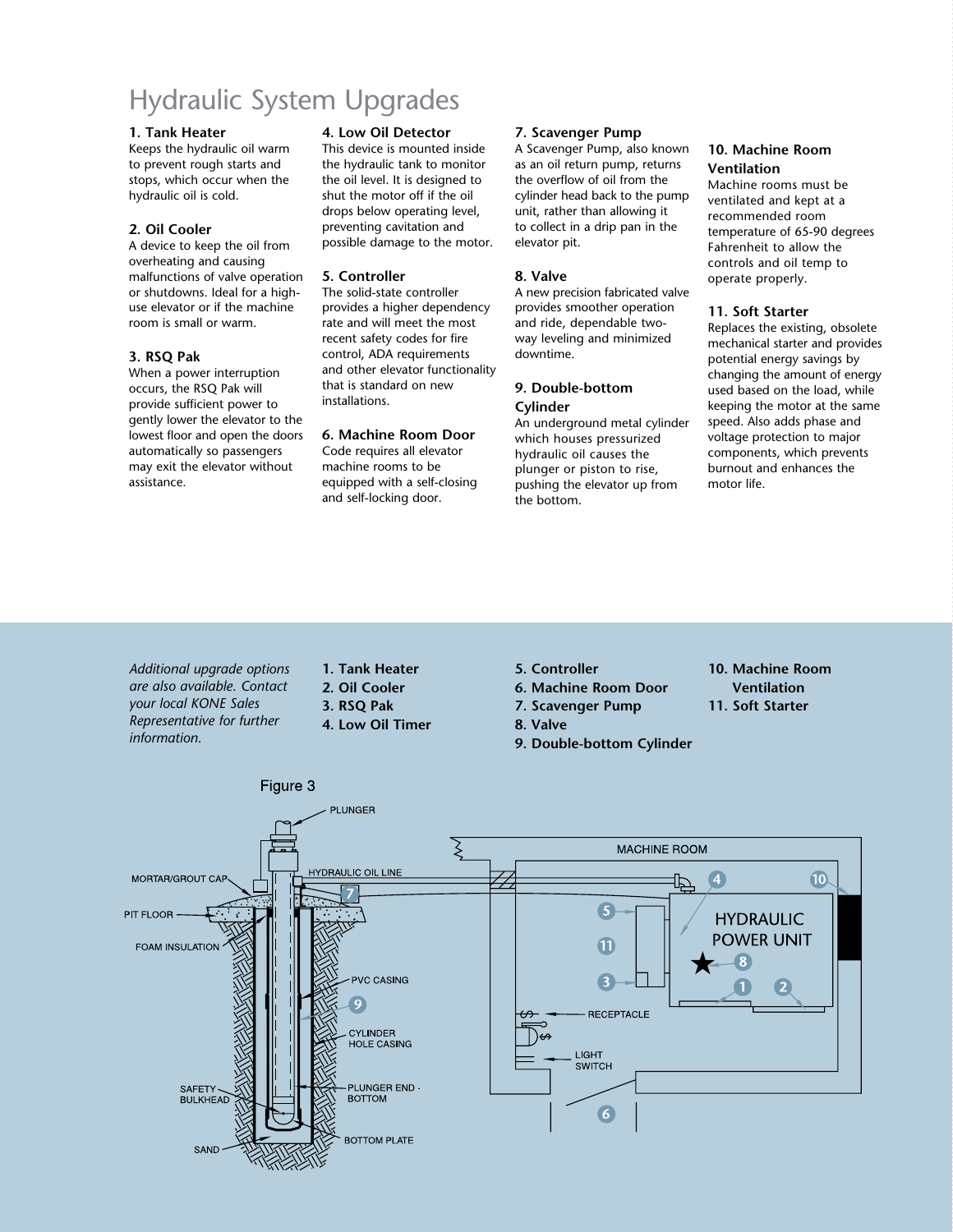## ANSI Code Regulations

ANSI Code requires a safety bulkhead found in double-bottom designs. The Maintenance, Repair and Replacement section of A17.1 affects existing elevators. Code states:

#### **8.6.5.8 Safety Bulkhead**

Hydraulic cylinders installed below ground shall conform to 3.18.3.4, or the car shall be provided with safeties conforming to 3.17.1 and guide rails, guide rail supports and fastenings conforming to 3.23.1.

#### **3.18.3.4 Safety Bulkhead**

Cylinders buried in the ground shall be provided with a safety bulkhead having an orifice of a size that would permit the car to descend at a speed not greater than 15 ft/min (0.075 m/s), nor less than 5 ft/min (0.025 m/s). A space of not less than 1 inch (25 mm) shall be left between the welds of the safety bulkhead and the cylinder head. Safety bulkheads shall conform to 3.18.3.6. A safety bulkhead shall not be required where a double cylinder is used and where both inner and outer cylinders conform to 3.18.3.